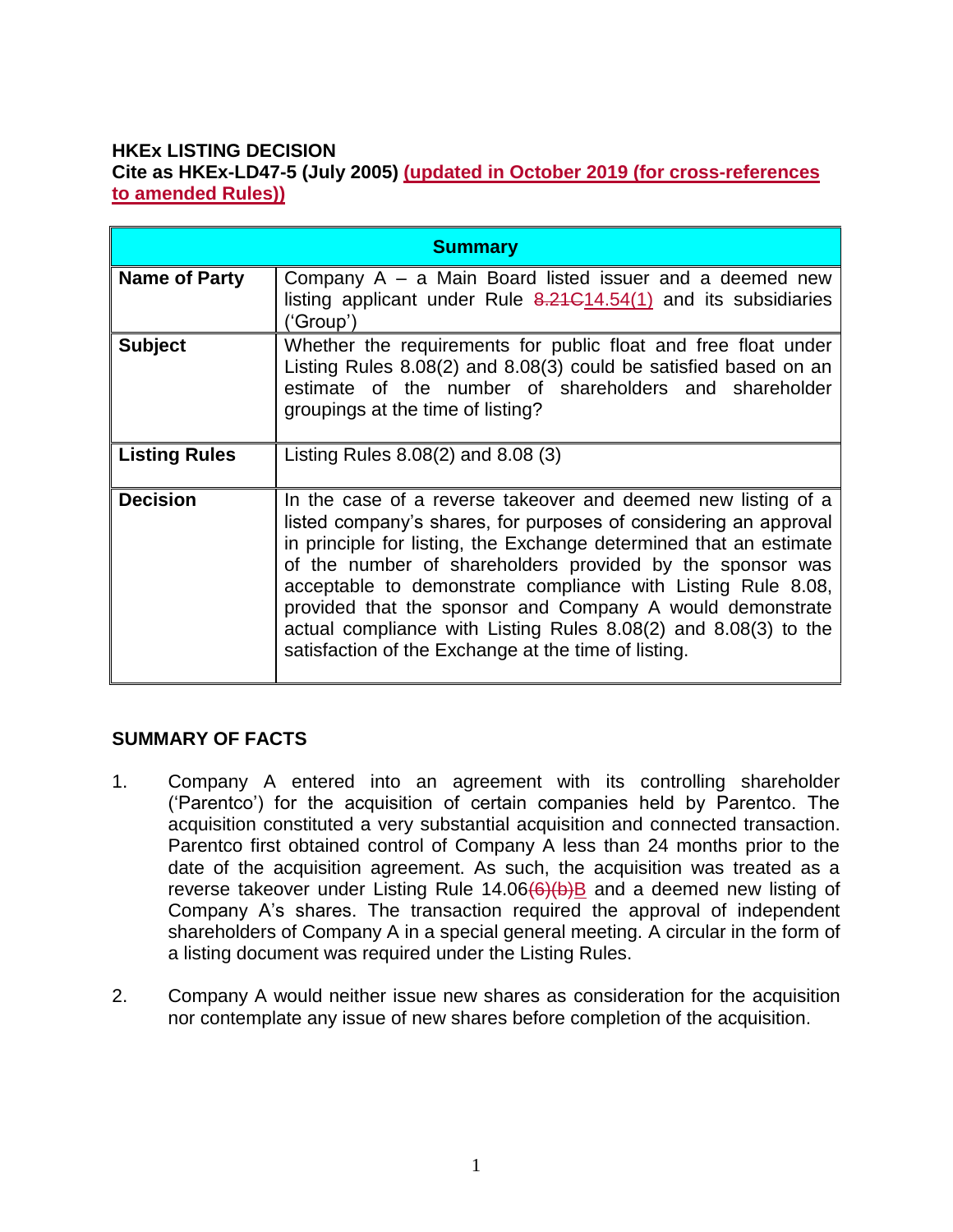3. For the purposes of demonstrating that Company A would be able to satisfy the requirements under Listing Rules 8.08(2) and (3) at the time of listing (that is, upon completion of the acquisition), the sponsor submitted as follows:

#### *Compliance with Listing Rule 8.08(2)*

- a. according to the list of shareholders as at the latest practicable date prior to the listing hearing provided by the share registrar (the 'Share Registrar Report') and the shareholding report provided by the Central Clearing and Settlement System operated by the Hong Kong Securities Clearing Company Limited (the 'CCASS Report'), Company A had at the material time an aggregate of more than 200 registered shareholders;
- b. of the shareholders listed in the CCASS Report, more than 100 were banks and brokerage houses (the 'Financial Institutions') likely to be holding shares in Company A on behalf of their respective clients;
- c. based on the assumptions made by the directors that each of the Financial Institutions would on average hold shares in Company A on behalf of not less than 2 beneficial owners who were not shareholders under the Share Registrar Report, Company A would be estimated to have not less than 350 shareholders. The sponsor confirmed that the above assumptions made by the directors of Company A in arriving at the total number of shareholders were reasonable;

#### *Compliance with Listing Rule 8.08(3*)

- d. according to the Share Registrar Report and the CCASS Report, the largest three registered shareholders of the Company were not connected persons of Company A;
- e. apart from the interest held by Parentco (holding over 70% as at latest practicable date) and certain directors of the Group, Company A had not received any notice of movement of shareholding interest which was required to be disclosed under Part XV of the Securities and Futures Ordinance; and
- f. based on the total number of shares held by the public shortly prior to the listing hearing, the maximum percentage of public shares held by the top three shareholders of Company A would be approximately 40%.

#### **THE ISSUE RAISED FOR CONSIDERATION**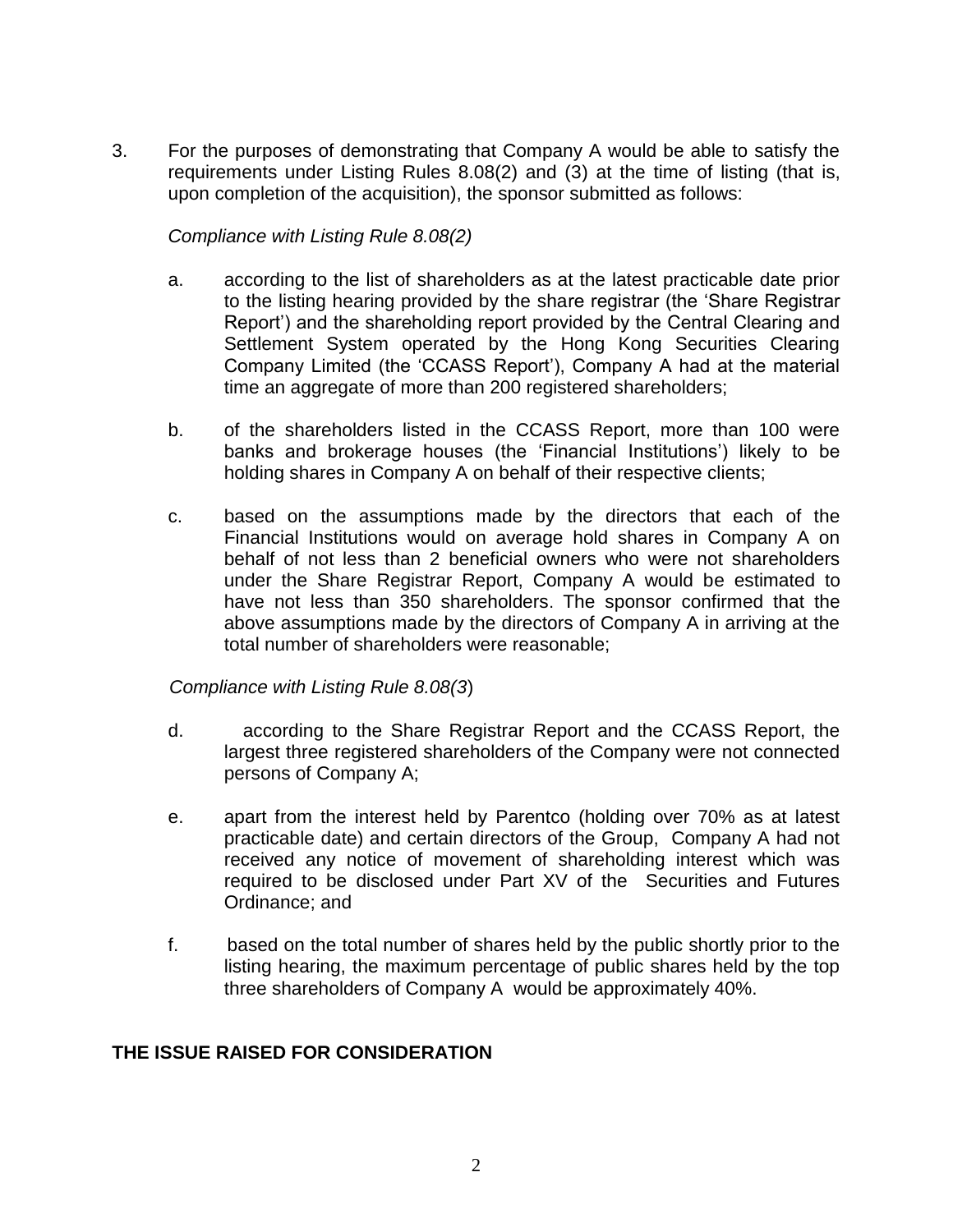4. Whether the requirements for public float and free float under Listing Rules 8.08(2) and 8.08(3) could be satisfied based on an estimate of the number of shareholders and shareholder groupings at the time of listing?

## **APPLICABLE LISTING RULES OR PRINCIPLES**

5. Listing Rule 8.08(2) requires that:

'at the time of listing there must be an adequate spread of holders of the securities to be listed. The number will depend on the size and nature of the issue, but in all cases there must be a minimum of 300 shareholders.'

6. Listing Rule 8.08(3) requires that:

'not more than 50% of the securities in public hands at the time of listing can be beneficially owned by the three largest public shareholders.'

# **THE ANALYSIS**

- 7. The Exchange considers that compliance with Listing Rules 8.08(2) and 8.08(3) are questions of fact and must be demonstrated by facts, not assumptions.
- 8. In the present case, the Exchange noted that the estimated number of shareholders and shareholder groupings provided by Company A at the time of listing was based on objective interpretation of available data. However, the Exchange required Company A and its sponsor to demonstrate that Company A had put in place procedures and checks by which actual compliance of Listing Rules 8.08(2) and 8.08 (3) could be demonstrated at the time of listing.
- 9. In this regard, Company A further submitted that in the event that the number of registered shareholders of Company A as shown in the list of shareholders at the date of completion of the acquisition provided by the Share Registrar Report and/or CCASS was less than 300, Company A would send out a letter to each of the brokerage firms listed on the CCASS Report, requesting them to provide the following information to Company A:
	- the number of Shares held by them; and
	- the full list of clients on whose behalf they hold the Shares.
- 10. The sponsor considered that, based on the replies to be received from the brokerage firms, Company A would be able to produce a sufficiently detailed list